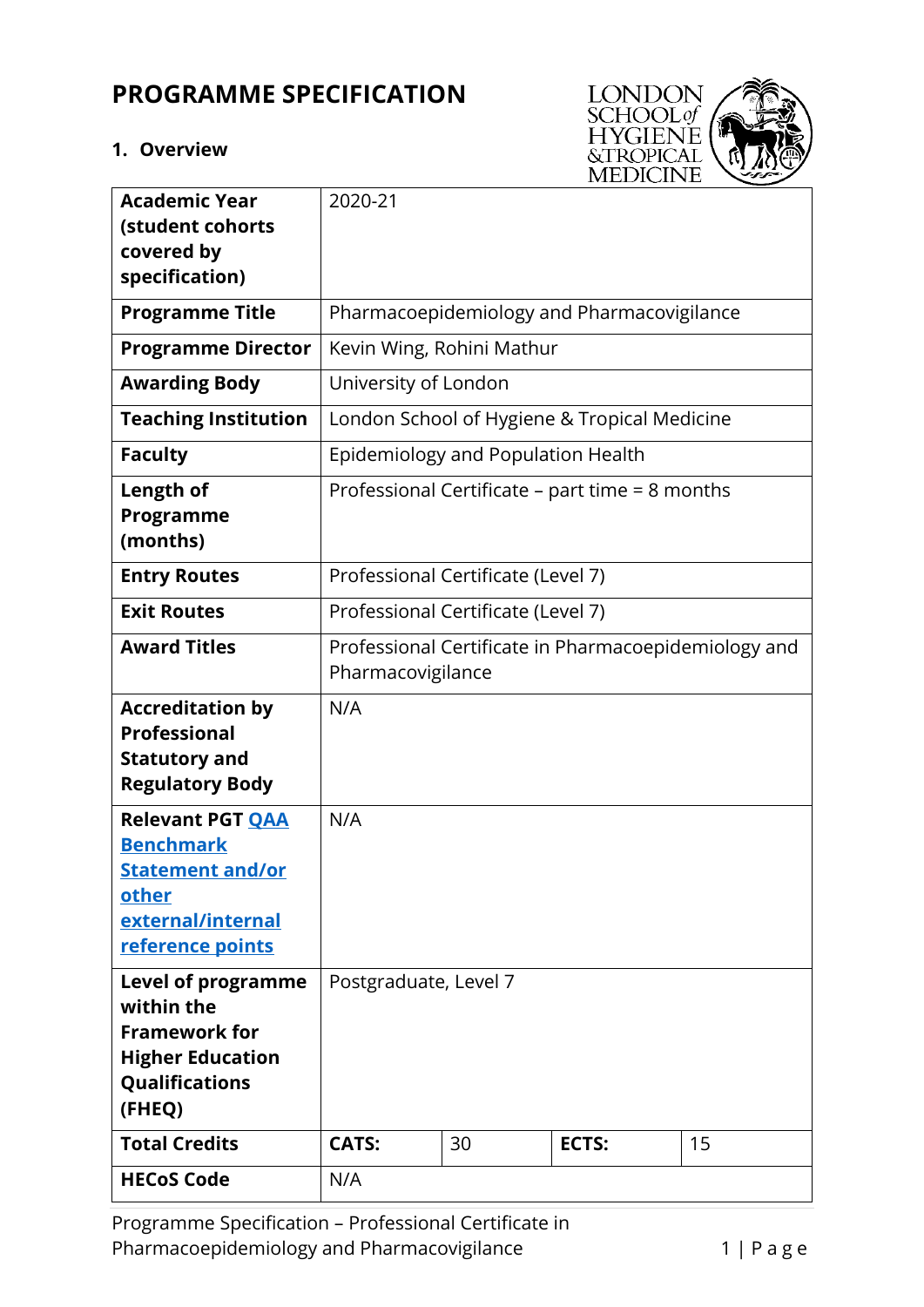| <b>Mode of Delivery</b>                                                                | 'Face-to-face' at LSHTM in London                                                                                                                                                                                                                                                                                                                                                                                                                                                                            |  |  |  |
|----------------------------------------------------------------------------------------|--------------------------------------------------------------------------------------------------------------------------------------------------------------------------------------------------------------------------------------------------------------------------------------------------------------------------------------------------------------------------------------------------------------------------------------------------------------------------------------------------------------|--|--|--|
| <b>Mode and Period of</b><br><b>Study</b>                                              | Part time                                                                                                                                                                                                                                                                                                                                                                                                                                                                                                    |  |  |  |
| <b>Cohort Entry Points</b>                                                             | Annually in November                                                                                                                                                                                                                                                                                                                                                                                                                                                                                         |  |  |  |
| <b>Language of Study</b>                                                               | English                                                                                                                                                                                                                                                                                                                                                                                                                                                                                                      |  |  |  |
| <b>Re-sit Policy</b>                                                                   | https://www.lshtm.ac.uk/sites/default/files/Academic<br>Manual Chapter 8a 2019-20.pdf                                                                                                                                                                                                                                                                                                                                                                                                                        |  |  |  |
| <b>Extenuating</b><br><b>Circumstances</b><br><b>Policy</b>                            | https://www.lshtm.ac.uk/sites/default/files/Academic<br>Manual Chapter 7 2019-20.pdf                                                                                                                                                                                                                                                                                                                                                                                                                         |  |  |  |
| Programme<br><b>Description</b>                                                        | The global health challenge of maximising drug safety<br>yet maintaining public confidence has become<br>increasingly complex. Pharmaceutical companies are<br>required to employ named members of staff<br>responsible for pharmacovigilance. Health authorities<br>grapple with the need to provide quality care whilst<br>containing a burgeoning drug budget. Regulatory<br>authorities must balance the potential benefits of new<br>drugs with varying levels of suspicion of their potential<br>harm. |  |  |  |
|                                                                                        | This 30-week examined training in<br>pharmacoepidemiology and pharmacovigilance<br>addresses the increasing need for well-informed<br>professionals to work in all areas related to the<br>assessment of drug safety and risk-benefit of drug<br>use.                                                                                                                                                                                                                                                        |  |  |  |
|                                                                                        | It is an introductory programme and should meet the<br>needs of a wide variety of practitioners. The variety of<br>backgrounds and the knowledge possessed by<br>lecturers ensures that the programme has a sound<br>mixture of the theoretical and the practical issues<br>surrounding drug safety.                                                                                                                                                                                                         |  |  |  |
| <b>Date of Introduction</b><br>of Programme<br>(month/year)                            | November 2006                                                                                                                                                                                                                                                                                                                                                                                                                                                                                                |  |  |  |
| Date of production /<br>revision of this<br>programme<br>specification<br>(month/year) | <b>July 2019</b>                                                                                                                                                                                                                                                                                                                                                                                                                                                                                             |  |  |  |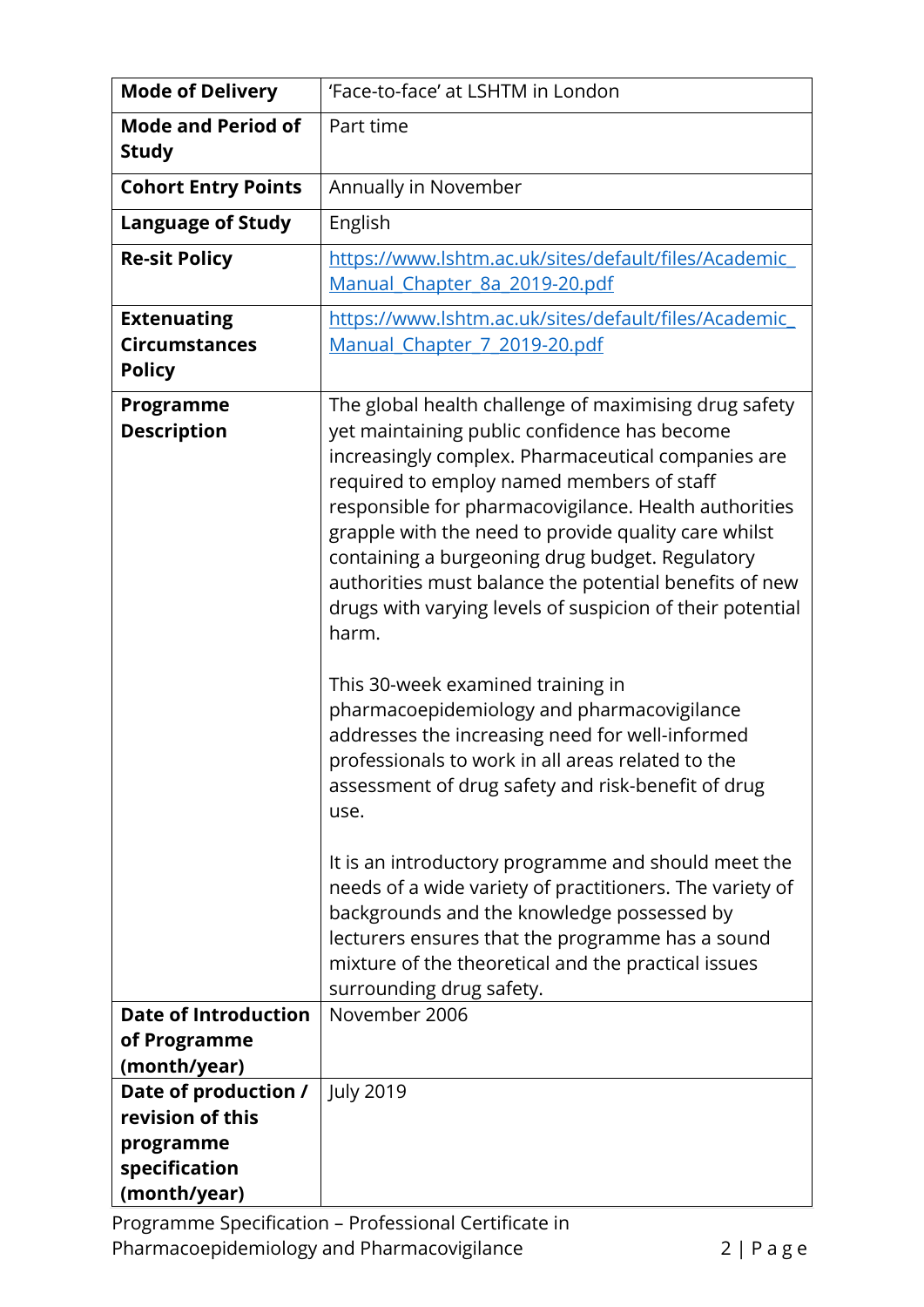## **2. Programme Aims & Learning Outcomes**

## **Educational aims of the programme**

The aim of the programme – consistent with LSHTM's mission to improve health worldwide – is to equip students with a basic understanding of the concepts and practice of pharmacoepidemiology and pharmacovigilance. By the end of the programme, students should be able to:

- i) Demonstrate an understanding and evaluate critically issues surrounding the risks and benefits of drug use in humans including the cause, manifestations and consequences of adverse drug effects (ADEs), the manner in which these are detected and monitored, and the related historic and legal frameworks
- ii) Be familiar with and compare fundamental statistical, economic and epidemiological concepts and methods
- iii) Gain an understanding of and reflect critically upon important pharmacoepidemiological concepts and methods and how these methods can be applied to specific drug issues
- iv) Assess and critically analyse the results of pharmacoepidemiological studies (other investigators'), including critical appraisal of the study question, study design, methods and conduct, statistical analyses and interpretation

## **Programme Learning Outcomes**

By the end of the programme, students will be expected to achieve the following learning outcomes – drawing on material taught across different elements and assessed in a variety of ways.

- i) Demonstrate a thorough knowledge and understanding and critically evaluate the main study designs used in pharmacoepidemiology and their strengths and weaknesses;
- ii) Demonstrate a basic understanding of the epidemiological and statistical theory underpinning the conduct, analysis, reporting and interpretation of epidemiological studies;
- iii) Critically assess the results of pharmacoepidemiology studies, including critical appraisal of the study question, study design, methods and conduct, statistical analyses and interpretation;
- iv) Appreciate and reflect critically upon how the legislative/regulatory landscape shapes core pharmacovigilance and pharmacoepidemiology activities;
- v) Gain a thorough understanding and reflect critically upon of the role of spontaneous reporting in pharmacovigilance;
- vi) Acquire awareness and critical reflection of the key principles of Health Technology Appraisal.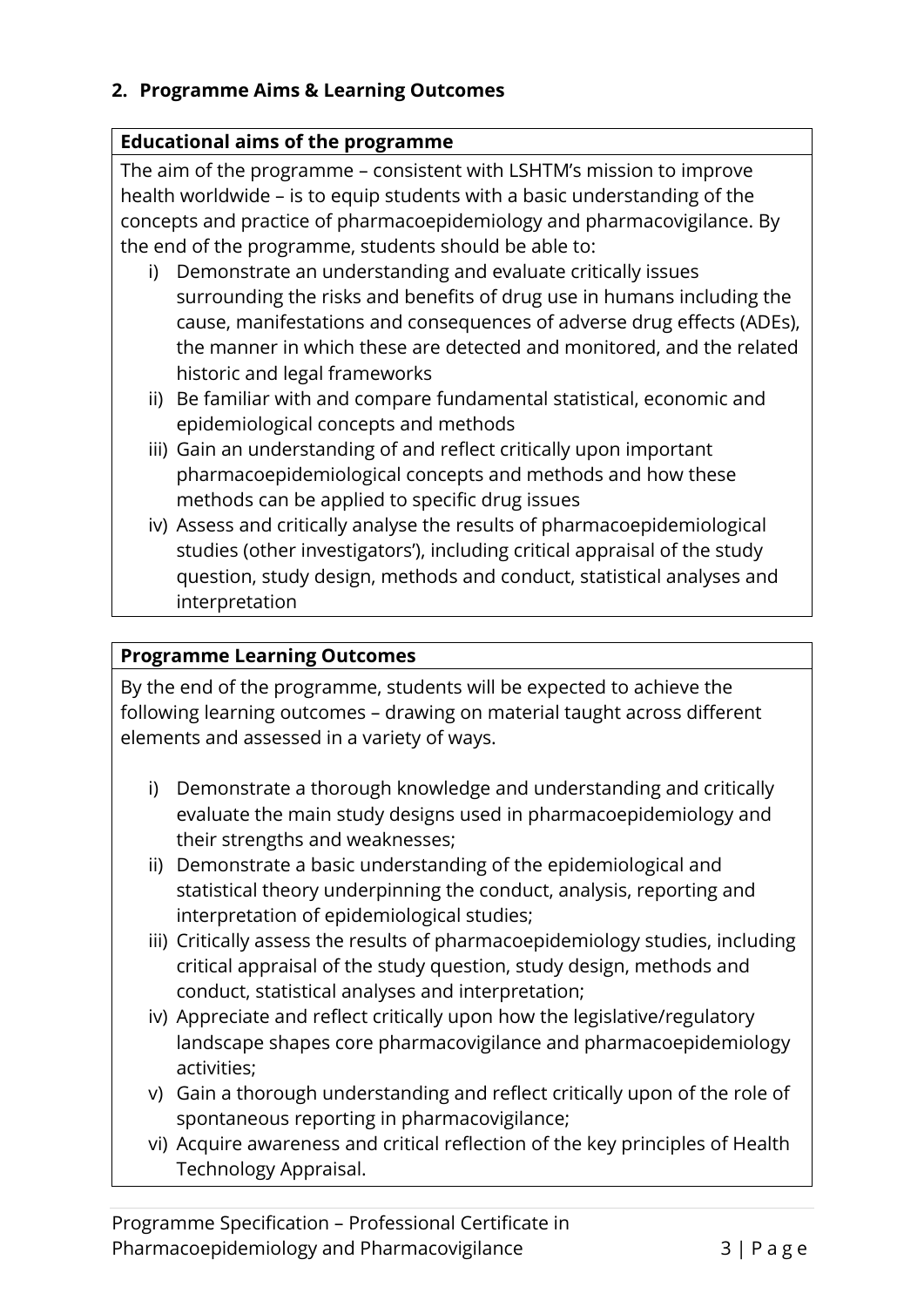### **3. Programme Structure and features, modules, credit assignment and award requirements**

| <b>Full-time Masters</b> | Term 1 | Term 2<br>Term 3 |  | <b>Total Credits</b> |  |
|--------------------------|--------|------------------|--|----------------------|--|
| Compulsory Modules       |        |                  |  | 30                   |  |
| Recommended Modules      |        |                  |  | N/A                  |  |
| Projects                 |        |                  |  | N/A                  |  |

| <b>Term</b>   | <b>Module</b><br>Code | <b>Module Title</b>                                                                 | <b>Module Type</b><br>(compulsory or<br>recommended) | <b>Credits</b><br>(CATS) | <b>Contact</b><br>hours |
|---------------|-----------------------|-------------------------------------------------------------------------------------|------------------------------------------------------|--------------------------|-------------------------|
| 1, 2<br>and 3 | n/a                   | Professional<br>Certificate in<br>Pharmacoepidemio<br>logy and<br>Pharmacovigilance | Compulsory                                           | 30                       | 100                     |

#### **4. Entry Requirements**

#### **Criteria for admission**

Applicants must normally satisfy LSHTM's general entrance requirements and additional programme specific entrance requirements to be considered for admission. Applications must be submitted in accordance with the procedures and deadlines given in the web-based or printed prospectus.

In order to be admitted to this programme of the London School of Hygiene & Tropical Medicine, an applicant must:

a) hold a first degree at Second Class Honours standard in a relevant discipline, a degree in medicine at the same standard, or another degree of equivalent awarded by an overseas institution recognised by UK Naric or Barrons.

#### **OR**

b) hold a professional qualification appropriate to the programme of study to be followed obtained by written examinations and judged by the LSHTM to be equivalent to a Second Class Honours degree or above.

#### **OR**

c) have relevant professional experience or training which is judged by the LSHTM to be equivalent to a Second Class Honours degree or above.